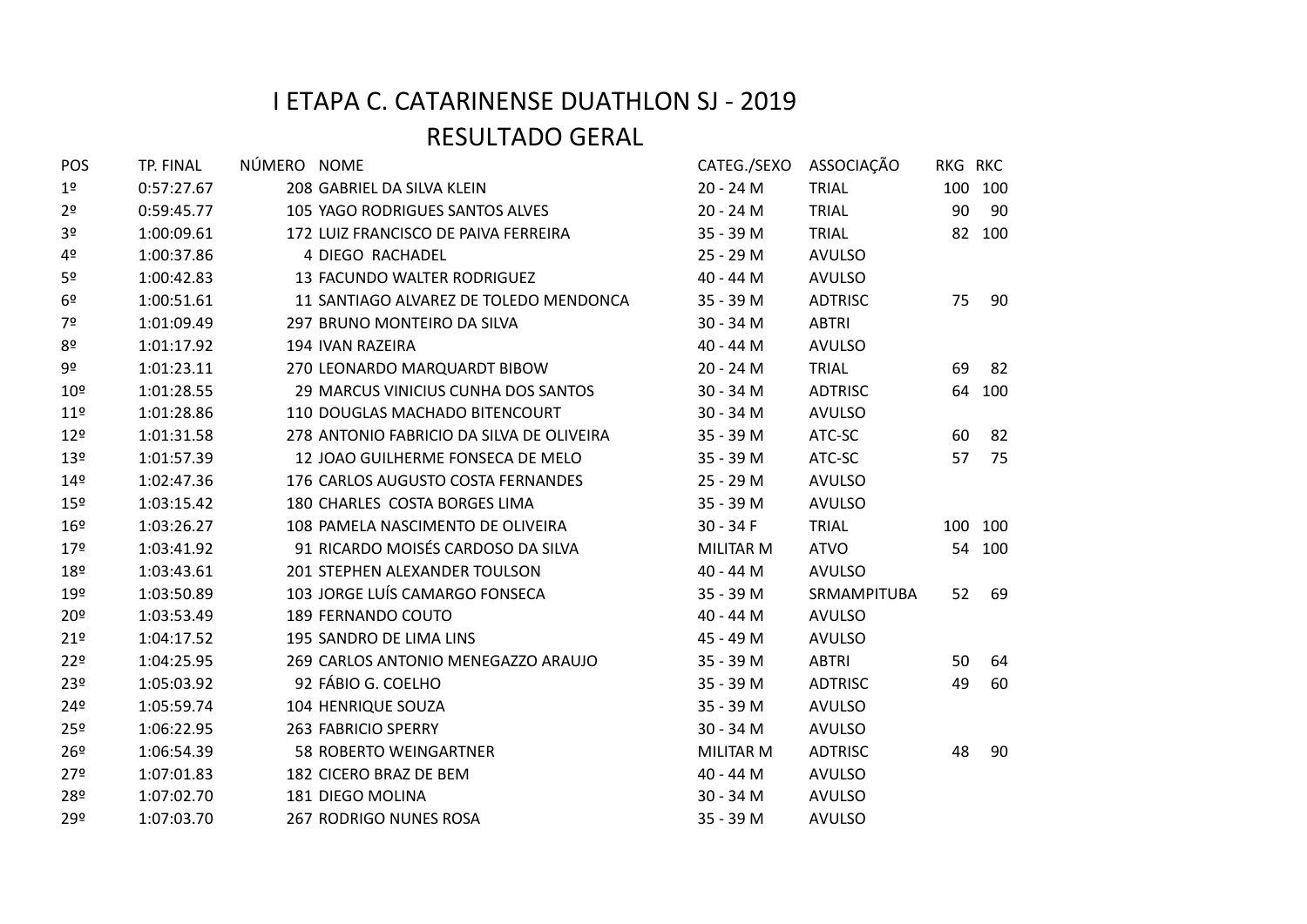| POS             | TP. FINAL  | NÚMERO NOME |                                        | CATEG./SEXO | ASSOCIAÇÃO     | RKG RKC |        |
|-----------------|------------|-------------|----------------------------------------|-------------|----------------|---------|--------|
| 30 <sup>°</sup> | 1:08:32.55 |             | 56 CASSIANO ANTONIO MARAFON            | 40 - 44 M   | <b>AVULSO</b>  |         |        |
| 31 <sup>o</sup> | 1:08:45.95 |             | 14 FERNANDO LUIZ FERREIRA              | 40 - 44 M   | <b>AVULSO</b>  |         |        |
| 32 <sup>o</sup> | 1:09:30.80 |             | 17 FLAVIO MOREIRA GARCIA               | 35 - 39 M   | <b>AVULSO</b>  |         |        |
| 33 <sup>o</sup> | 1:09:45.27 |             | 114 ARLEY ANSELMO JUNIOR               | 35 - 39 M   | ATC-SC         | 47      | 57     |
| 34º             | 1:09:51.52 |             | 299 THIAGO NOGUEIRA FERREIRA           | 14 - 15 M   | <b>ADTRISC</b> |         | 46 100 |
| 35 <sup>o</sup> | 1:10:47.33 |             | 240 BRUNA CAROLINA DE AZEVEDO STOLF    | $20 - 24F$  | <b>AVULSO</b>  |         |        |
| 36º             | 1:11:10.02 |             | 42 DIMITRI CAMPANA                     | 40 - 44 M   | <b>ADTRISC</b> |         | 45 100 |
| 37 <sup>°</sup> | 1:11:19.11 |             | 274 MARCIO QUEVEDO                     | 40 - 44 M   | <b>AVULSO</b>  |         |        |
| 38º             | 1:11:20.21 |             | 94 MAURO ALMIR MARZAROTTO JUNIOR       | 30 - 34 M   | <b>AVULSO</b>  |         |        |
| 39º             | 1:11:20.64 |             | 112 LUCAS IAGO FRATONI MENDES          | 16 - 19 M   | <b>ADTRISC</b> |         | 44 100 |
| 40º             | 1:11:25.67 |             | 21 RAFAEL ALESSI                       | 25 - 29 M   | <b>AVULSO</b>  |         |        |
| 41º             | 1:12:30.02 |             | 93 THIAGO KORTING NUNES                | $30 - 34$ M | <b>ADTRISC</b> | 43      | -90    |
| 42°             | 1:12:36.70 |             | <b>40 ESTEVAN NAJAR KURTZ</b>          | 30 - 34 M   | <b>AVULSO</b>  |         |        |
| 43º             | 1:12:37.77 |             | 55 RENATA PELISSER NICOLAO             | $30 - 34F$  | ATC-SC         | 90      | 90     |
| 44º             | 1:12:42.49 |             | 199 EDUARDO PIEPER                     | 35 - 39 M   | <b>AVULSO</b>  |         |        |
| 45°             | 1:12:53.36 |             | 119 ANA CARLA KOETZ PRADE              | 40 - 44 F   | <b>AVULSO</b>  |         |        |
| 46º             | 1:13:02.21 |             | <b>20 CLEITON VIEIRA</b>               | 40 - 44 M   | <b>AVULSO</b>  |         |        |
| 47º             | 1:13:20.74 |             | 32 SOFIA GELATI                        | $16 - 19F$  | <b>ADTRISC</b> |         | 82 100 |
| 48º             | 1:13:47.74 |             | 60 PEDRO HENRIQUE QUINT DOS SANTOS     | 16 - 19 M   | <b>AVULSO</b>  |         |        |
| 49º             | 1:13:59.95 |             | 276 LUIS FERNANDO PREPLOSKI            | 25 - 29 M   | <b>AVULSO</b>  |         |        |
| 50º             | 1:15:14.02 |             | 90 JULIANO VIECELI                     | 40 - 44 M   | <b>AVULSO</b>  |         |        |
| 51 <sup>°</sup> | 1:16:20.08 |             | 170 PAULA MORAES HENRIQUE              | $35 - 39 F$ | ATC-SC         |         | 75 100 |
| 52 <sup>°</sup> | 1:16:28.14 |             | 192 RAY BORGES MARTINS                 | 40 - 44 M   | <b>AVULSO</b>  |         |        |
| 53º             | 1:16:36.74 |             | <b>16 LUCIANO MANOEL MARTINS KROTH</b> | 45 - 49 M   | <b>AVULSO</b>  |         |        |
| 54º             | 1:16:37.86 |             | 183 ERWINO PETRIS JUNIOR               | 35 - 39 M   | <b>AVULSO</b>  |         |        |
| 55 <sup>°</sup> | 1:16:43.55 |             | 198 LUIS CARLOS STINCHI                | 55 - 59 M   | <b>AVULSO</b>  |         |        |
| 56º             | 1:16:45.42 |             | 268 LETICIA PHILIPPI DE ALMEIDA        | 45 - 49 F   | ATC-SC         |         | 69 100 |
| 57º             | 1:17:02.70 |             | 98 BRUNO KRETZER BAROTTO               | 20 - 24 M   | <b>AVULSO</b>  |         |        |
| 58º             | 1:17:17.21 |             | 277 MARIA VITORIA JOAO BRESCIANI       | $16 - 19F$  | <b>ADTRISC</b> | 64      | -90    |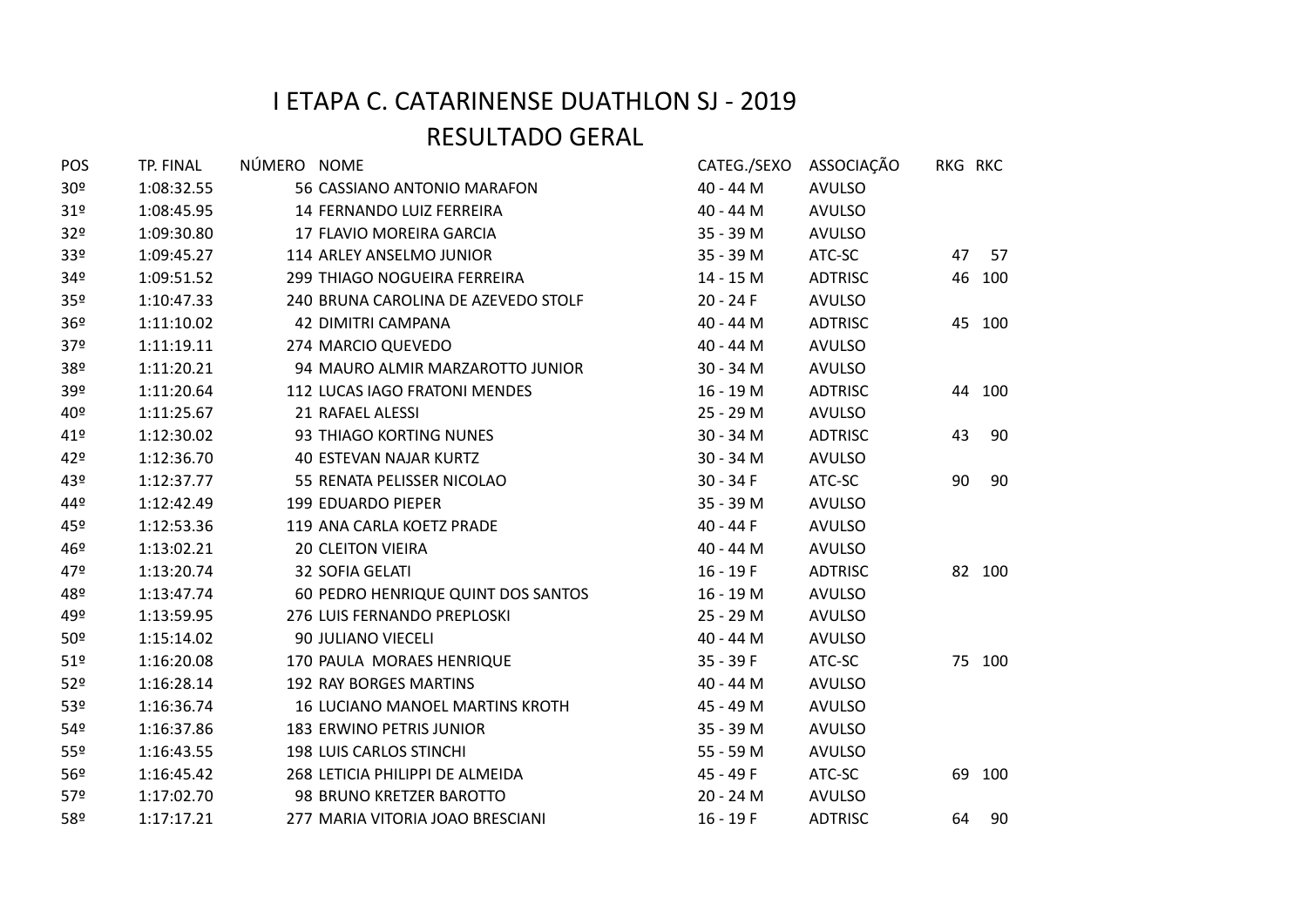| POS             | TP. FINAL  | NÚMERO NOME |                                    |             | CATEG./SEXO ASSOCIAÇÃO | RKG RKC |        |
|-----------------|------------|-------------|------------------------------------|-------------|------------------------|---------|--------|
| 59º             | 1:18:25.95 |             | 15 ADALBERTO ALVES DE CASTRO       | 35 - 39 M   | <b>AVULSO</b>          |         |        |
| 60 <sup>°</sup> | 1:19:22.67 |             | 179 RENATO ARANHA DE ARAUJO        | 45 - 49 M   | <b>AVULSO</b>          |         |        |
| 61°             | 1:20:29.55 |             | 188 PRISCILA MARIA RIBEIRO         | $35 - 39F$  | <b>AVULSO</b>          |         |        |
| 62°             | 1:20:38.55 |             | 187 LEANA RIESEMBERG PETRIS        | $35 - 39F$  | <b>AVULSO</b>          |         |        |
| 63º             | 1:22:53.24 |             | 19 ANDRIEL JAYME BATISTA           | 35 - 39 M   | <b>AVULSO</b>          |         |        |
| 64º             | 1:23:05.27 |             | 97 GLADYS AFONSO                   | $55 - 59F$  | <b>AVULSO</b>          |         |        |
| 65º             | 1:23:09.52 |             | 113 ALVACIR CAMARGO JUNIOR         | 40 - 44 M   | <b>AVULSO</b>          |         |        |
| 66º             | 1:23:19.99 |             | 59 GEAN PUCCI                      | 40 - 44 M   | <b>AVULSO</b>          |         |        |
| 67º             | 1:23:45.30 |             | 41 MARINA DUARTE FREITAS PAIXÃO    | 25 - 29 F   | ATC-SC                 |         | 60 100 |
| 68º             | 1:23:58.36 |             | 7 FERNANDO LUIZ PINHEIRO GUIMARÃES | 50 - 54 M   | ATC-SC                 |         | 42 100 |
| 69º             | 1:23:59.64 |             | 23 ANDRÉ MELLO BAROTTO             | 45 - 49 M   | ATC-SC                 |         | 41 100 |
| 70º             | 1:24:16.05 |             | 96 FILIPPE S. VIEIRA               | 40 - 44 M   | <b>AVULSO</b>          |         |        |
| 719             | 1:24:19.99 |             | 184 RONY CHIARELI MOREIRA          | MTB M       | <b>AVULSO</b>          |         |        |
| 72º             | 1:24:43.39 |             | 118 GIULIA DE ARAUJO BORTOLOTTO    | 14 - 15 F   | <b>AVULSO</b>          |         |        |
| 73º             | 1:24:48.61 |             | 6 CRISTIANO VOLPATO DE PIERI       | 30 - 34 M   | <b>AVULSO</b>          |         |        |
| 74º             | 1:25:57.95 |             | 57 ADRIELLI WESTPHAL DE OLIVEIRA   | $14 - 15F$  | <b>ADTRISC</b>         |         | 57 100 |
| 75º             | 1:26:03.86 |             | 174 DERLAYNE DETROZ                | $35 - 39F$  | <b>AVULSO</b>          |         |        |
| 76º             | 1:26:50.77 |             | 191 JOSÉ ANILTON DA SILVA          | MTB M       | <b>AVULSO</b>          |         |        |
| 77º             | 1:27:24.67 |             | 120 EDUARDA MUHLBAUER              | $16 - 19F$  | <b>AVULSO</b>          |         |        |
| 78º             | 1:27:37.36 |             | 265 JASON OLIVEIRA DA SILVA        | MTB M       | <b>AVULSO</b>          |         |        |
| 79º             | 1:27:51.52 |             | 264 CLEY CAPISTRANO MAIA DE LIMA   | 40 - 44 M   | <b>AVULSO</b>          |         |        |
| 80º             | 1:28:02.80 |             | 109 CAMILO JOAO TORQUATO MENGARDA  | 35 - 39 M   | <b>AVULSO</b>          |         |        |
| 81°             | 1:28:03.39 |             | <b>18 JOAO</b>                     | $30 - 34 M$ | <b>AVULSO</b>          |         |        |
| 82º             | 1:28:53.99 |             | <b>200 RAMON PAIVA KLUG</b>        | 35 - 39 M   | <b>AVULSO</b>          |         |        |
| 83º             | 1:29:07.49 |             | 43 AUGUSTO LUIZ DE OLIVEIRA        | MTB M       | <b>AVULSO</b>          |         |        |
| 84º             | 1:29:37.33 |             | 44 ANDERSON WILHELMS               | 25 - 29 M   | <b>AVULSO</b>          |         |        |
| 85º             | 1:30:26.42 |             | <b>54 IVONE TARINI</b>             | $55 - 59F$  | <b>AVULSO</b>          |         |        |
| 86º             | 1:30:26.74 |             | 107 EWERTON DANIEL DE LIMA         | MTB M       | <b>AVULSO</b>          |         |        |
| 87º             | 1:31:44.11 |             | 185 ESTER SEBOLD DE ALMEIDA        | $14 - 15F$  | <b>ADTRISC</b>         | 54      | 90     |